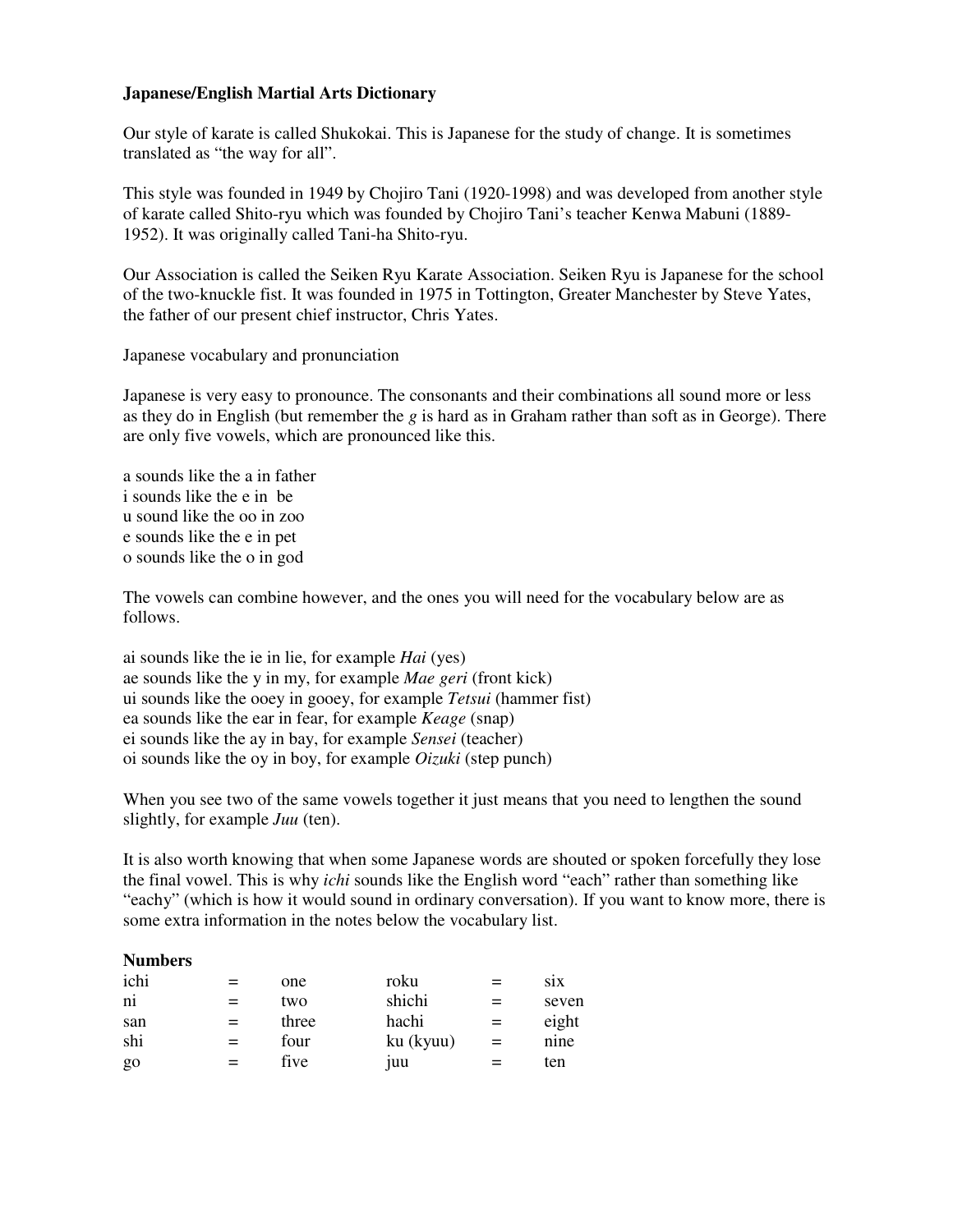English Japanese

| <b>General Words</b>               |                                                                                                    |
|------------------------------------|----------------------------------------------------------------------------------------------------|
| Teacher                            | Sensei                                                                                             |
| Senior student (assistant teacher) | Senpai (sounds like <i>sempai</i> as an <i>n</i> before a <i>p</i> sounds more like an $m$ )       |
| Begin                              | Hajime                                                                                             |
| <b>Bow</b>                         | Rei                                                                                                |
| Formal kneeling                    | Seiza                                                                                              |
| Sparring                           | Kumite                                                                                             |
| Right                              | Migi                                                                                               |
| Left                               | Hidari                                                                                             |
| Mat                                | Tatami                                                                                             |
| Stop                               | Yame                                                                                               |
| Ready/ focus                       | Kime<br>(both physical and mental)                                                                 |
| Yes                                | Hai                                                                                                |
| Turn                               | Mawate                                                                                             |
| Response (not literally)           | Oos                                                                                                |
| Project                            | Ski                                                                                                |
| Thrust                             | Kekomi                                                                                             |
| Snap                               | Keage                                                                                              |
| Two knuckle/front/fore-fist        | Seiken                                                                                             |
| School                             | Ryu                                                                                                |
| Open or empty                      | Kara <sup>1</sup>                                                                                  |
| Hand                               | Te                                                                                                 |
| Forearm                            | Ude                                                                                                |
| Way                                | Do                                                                                                 |
| Techniques                         | Jitsu                                                                                              |
| Lower part of body                 | Gedan                                                                                              |
| Chest/stomach area                 | Chudan                                                                                             |
| Head area                          | Jodan                                                                                              |
| Training area                      | Dojo                                                                                               |
|                                    |                                                                                                    |
| <b>Punches</b>                     |                                                                                                    |
| Punch                              | Tsuki (becomes <i>zuki</i> when combined with some other words)                                    |
| Strike                             | Uchi                                                                                               |
| Reverse punch                      | Gyaku zuki                                                                                         |
| Step-punch                         | Oi zuki                                                                                            |
| Leading hand punch                 | Maeken zuki                                                                                        |
| Spear-hand                         | Nukite                                                                                             |
| Back-fist                          | Uraken                                                                                             |
| Elbow (strike)                     | Enpi uchi (sounds like <i>empi</i> as an <i>n</i> before a <i>p</i> sounds more like an <i>m</i> ) |
| Ridge-hand                         | Haito                                                                                              |
| Hammer-fist                        | Tetsui                                                                                             |
| Palm-heel                          | Teisho                                                                                             |
| Single knuckle strike              | Ippon ken <sup>ii</sup>                                                                            |
| Lunge punch                        | Junzuki                                                                                            |
| Short/close punch                  | Ura zuki                                                                                           |
| Double U-punch                     | Yama zuki                                                                                          |
|                                    |                                                                                                    |
| <b>Blocks</b>                      |                                                                                                    |
| Block (to receive)                 | Uke                                                                                                |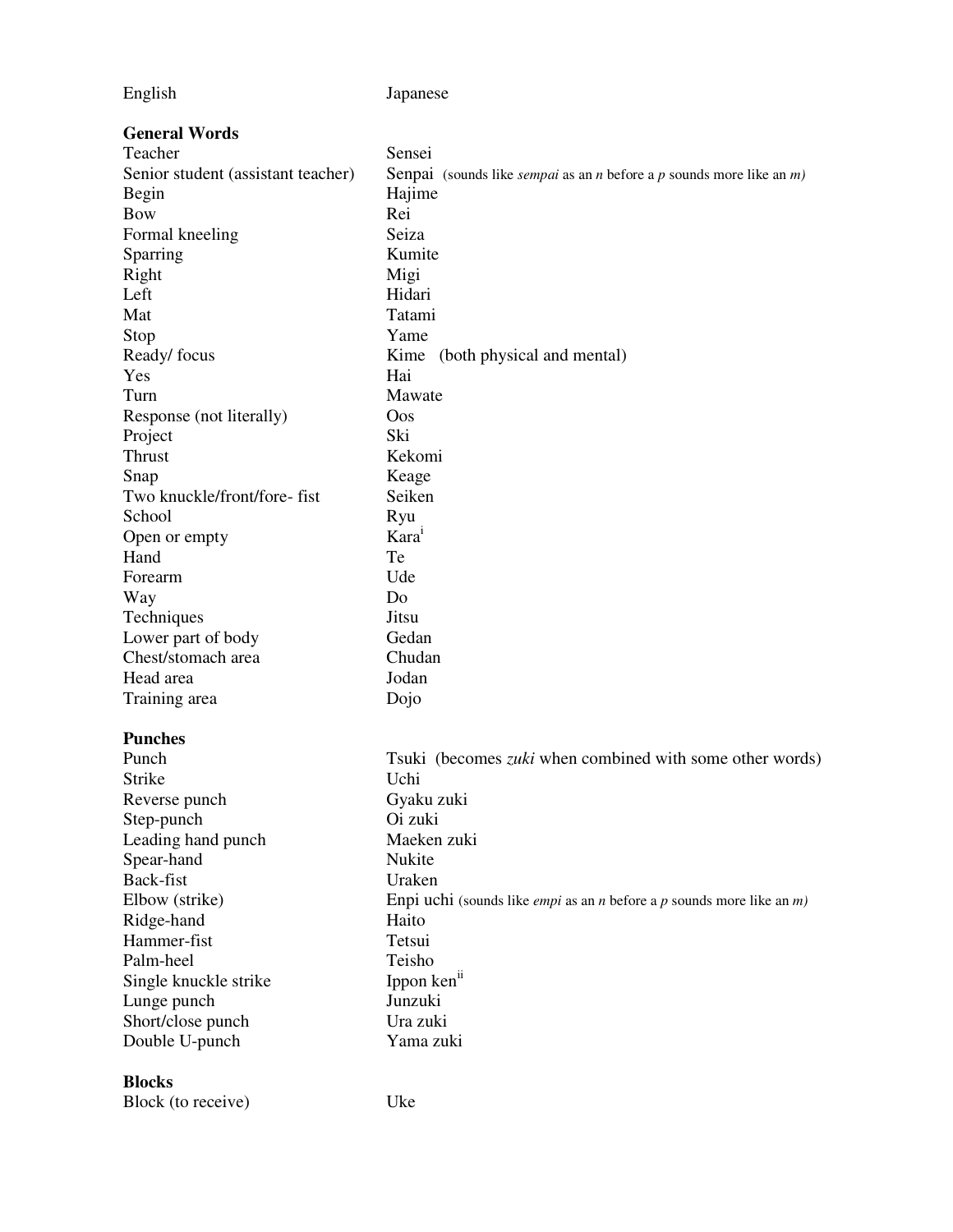| Sweep                     | Harai (becomes <i>barai</i> when combined with some other words) |
|---------------------------|------------------------------------------------------------------|
| Downward sweep/down block | Gedan barai                                                      |
| Inside block              | Chudan uke / Uchi uke / Uchi ude uke                             |
| Rising block              | Jodan uke / Age uke                                              |
| Inside knife-hand block   | Shuto uchi uke                                                   |
| Outside block             | Soto uke / Soto ude uke                                          |
| Outside knife hand block  | Soto shuto uke                                                   |
| Supported block           | Morote uke                                                       |
| Cross block               | Juji uke                                                         |
| Lapel-break double block  | Kakiwake uke                                                     |
|                           |                                                                  |

## **Kicks**

| Kick                 | Geri                        |
|----------------------|-----------------------------|
| Front kick           | Mae geri                    |
| Roundhouse           | Mawashi geri <sup>iii</sup> |
| Side kick            | Yoko geri                   |
| Back kick            | Ushiro geri                 |
| Back roundhouse kick | Ushiro mawashi geri         |
| Crescent kick        | Mikazuki geri               |
| Foot sweep           | Ashi barai                  |
| Knee-kick            | Hiza geri                   |
| Blade/edge of foot   | Sokuto                      |
| <b>Stances</b>       |                             |
| Stance               | Dachi                       |

| Stance                  | Dachi            |
|-------------------------|------------------|
| Front fighting stance   | Zenkutsu dachi   |
| Cat stance              | Nekoashi dachi   |
| Straddle (horse) stance | Shiko dachi      |
| Tension stance          | Sanchin dachi    |
| Ready stance            | Yoi              |
| T/Crossed-feet stance   | Kosa dachi       |
| Crane stance            | Tsuri ashi dachi |
| Heel step               | Tsuri komi       |
| Step through            | Suri ashi        |
|                         |                  |

Once you have learned the vocabulary and the pronunciation, another thing you can do to sound more Japanese is to try and give each syllable the same stress and duration. A syllable in Japanese is made up of a vowel on its own or a vowel with a consonant (or consonant cluster) in front of it. In English we always stress one of the syllables in a word, but in Japanese all syllables are treated equally and take the same amount of time to say.

 So to say a word such as back roundhouse kick in Japanese, you need to give each of it syllables more or less the same amount of importance: *u shi ro ma wa shi ge ri*.

Perhaps the hardest thing you could do is try to learn to pronounce the Japanese *r* sound. It isn't really the equivalent of an English *r* sound at all. In fact it is exactly half way between an English *r* sound and an English *l* sound. When you say these sounds in English, you should be able to feel your tongue touching the front of the top of your mouth for the *r* and then feel it move more towards the middle for the *l*. If you can get your tongue to make the same sound while putting itself midway between the *r* position and the *l* position, you will be saying a perfect Japanese *r.* Because it's half way between the two, this is why we hear Japanese (and Chinese) speakers saying *l* when they mean *r* and the other way round.